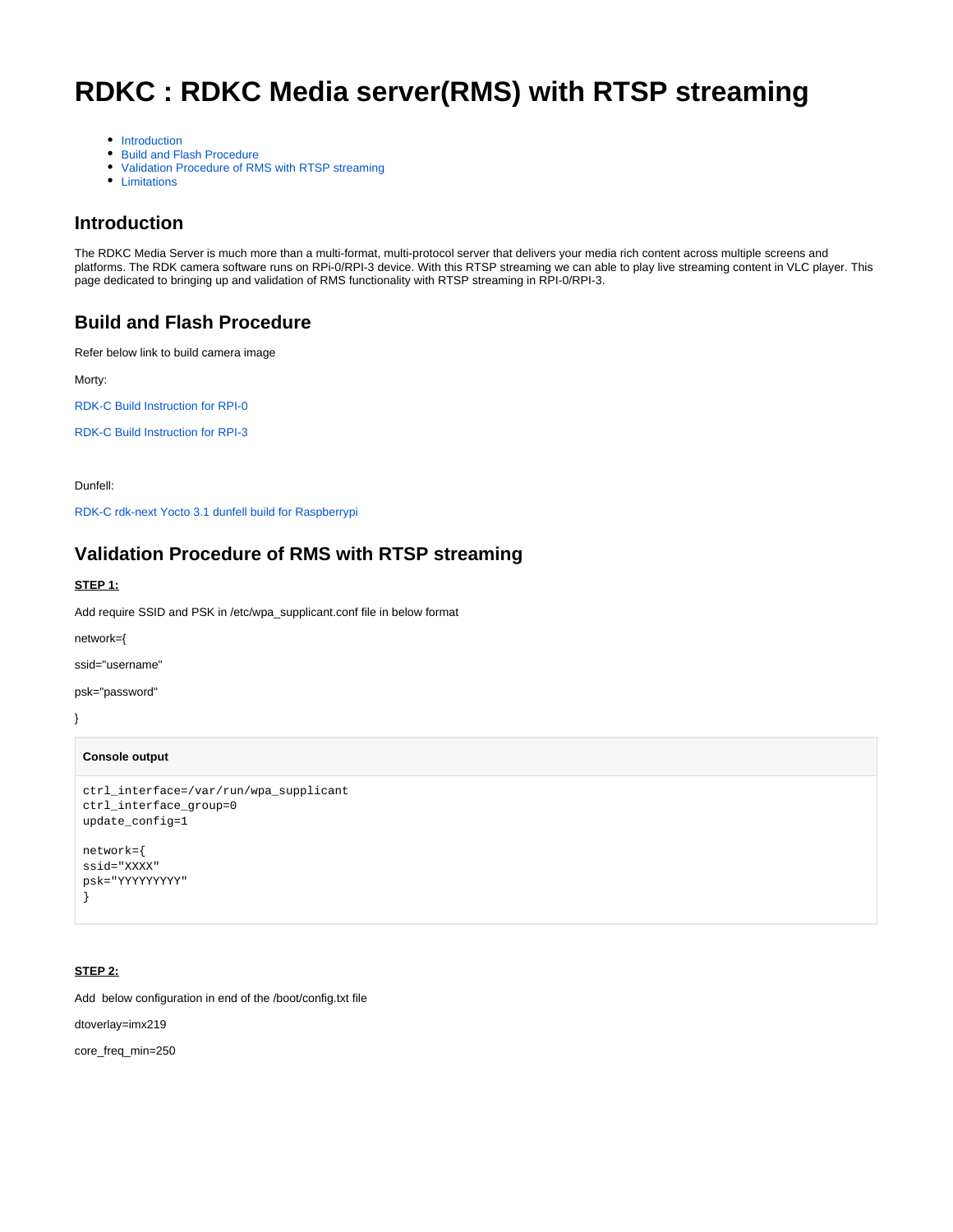#### **Console output**

vi /boot/config.txt

dtoverlay=imx219 core\_freq\_min=250

#### **STEP 3:**

1. RMS with RTSP validation using v4l2

Disable dtoverlay and minimum freq configuration in config.txt file

**v4l2 : Console output** vi /boot/config.txt #dtoverlay=imx219 #core\_freq\_min=250

Run mediastreamer binary with v4l2src configuration.

## **v4l2 : Console output**

vi /lib/rdk/startMST.sh

```
#Run mediastreamer binary in background
# 1. To validate streaming with v4l2 need to give "mediastreamer v4l2src &"
# 2. To validate streaming with libcamera need to give "mediastreamer libcamerasrc &"
# If we change 1 and 2, need to reboot the target and validate streaming.
mediastreamer v4l2src &
```
#### 2. RMS with RTSP validation using libcamera

Enable dtoverlay and minimum freq configuration in config.txt file

| libcamera : Console output            |
|---------------------------------------|
| vi /boot/config.txt                   |
| dtoverlay=imx219<br>core_freq_min=250 |
|                                       |

Run mediastreamer binary with libcamerasrc configuration.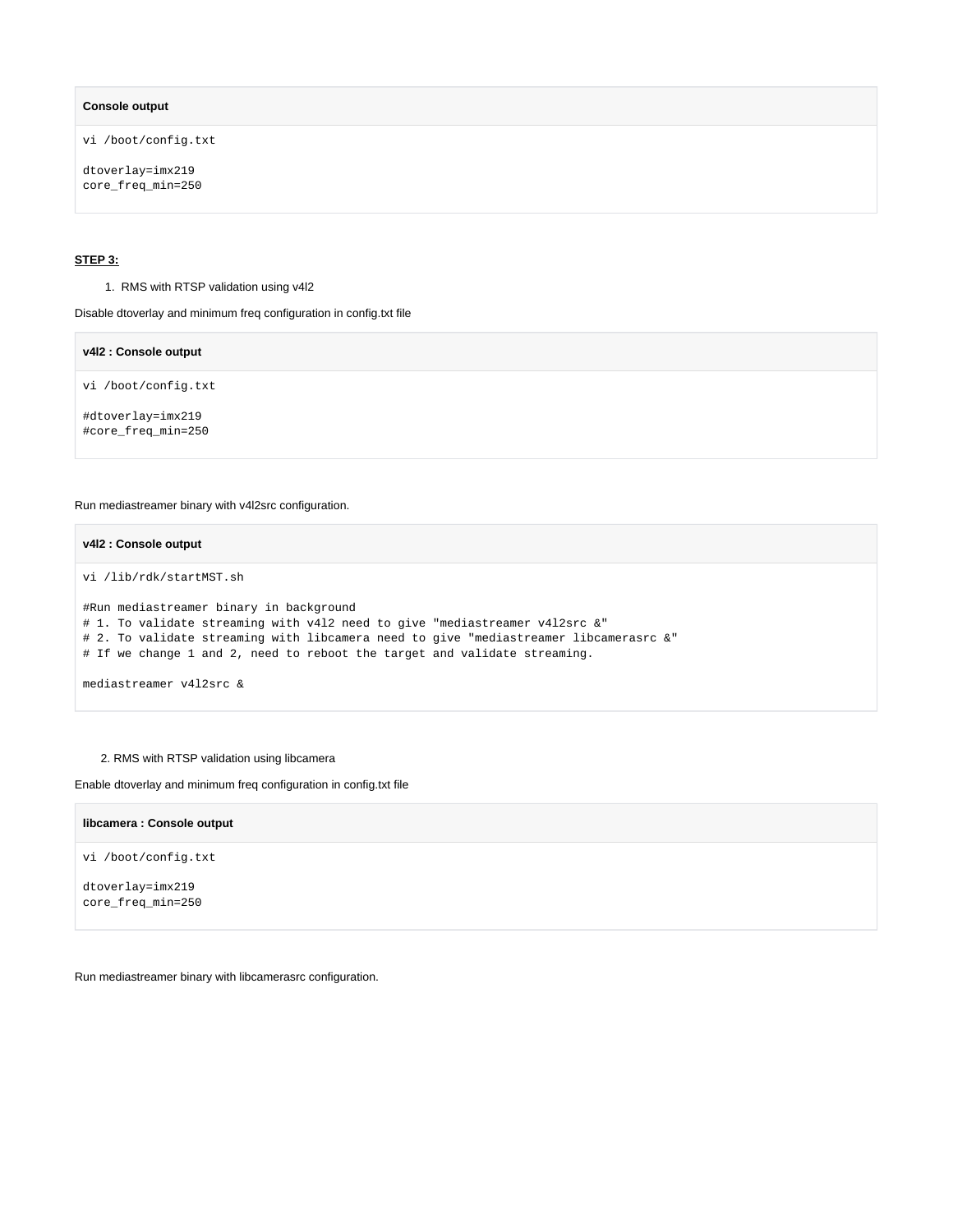#### **libcamera : Console output**

vi /lib/rdk/startMST.sh

#Run mediastreamer binary in background # 1. To validate streaming with v4l2 need to give "mediastreamer v4l2src &" # 2. To validate streaming with libcamera need to give "mediastreamer libcamerasrc &" # If we change 1 and 2, need to reboot the target and validate streaming. mediastreamer libcamerasrc &

# **STEP 4:**

Reboot the Target

After Reboot don't do step 1 and 2.

Note : Step 1 & 2 is only applicable for fresh target boot-up with new image.

# **STEP 5:**

Modify needed resolution in rms configuration file

#### **Supported Resolution:**

#### **SD:**

Width - 640 , Height - 480

Width - 720 , Height - 576

#### **HD:**

Width - 1280 , Height - 720

# **FULL HD :**

Width - 1920 , Height - 1080

Modify resolution in below configuration file

cd /usr/local/rms/bin

vi rms.conf

#### **Console output**

```
RRSIP=XXX.XXX.XXX.XXX
RRSPORT=81
ROOMID=rpi0
RRSSSL=0
WIDTH=1280
HEIGHT=72
```
After resolution modification need to reboot the target.

Note: This step is not necessary,it is depends on your resolution validation.

# **STEP 6:**

WiFi connection is must needed for RMS validation.

Check WiFi connection by using below command.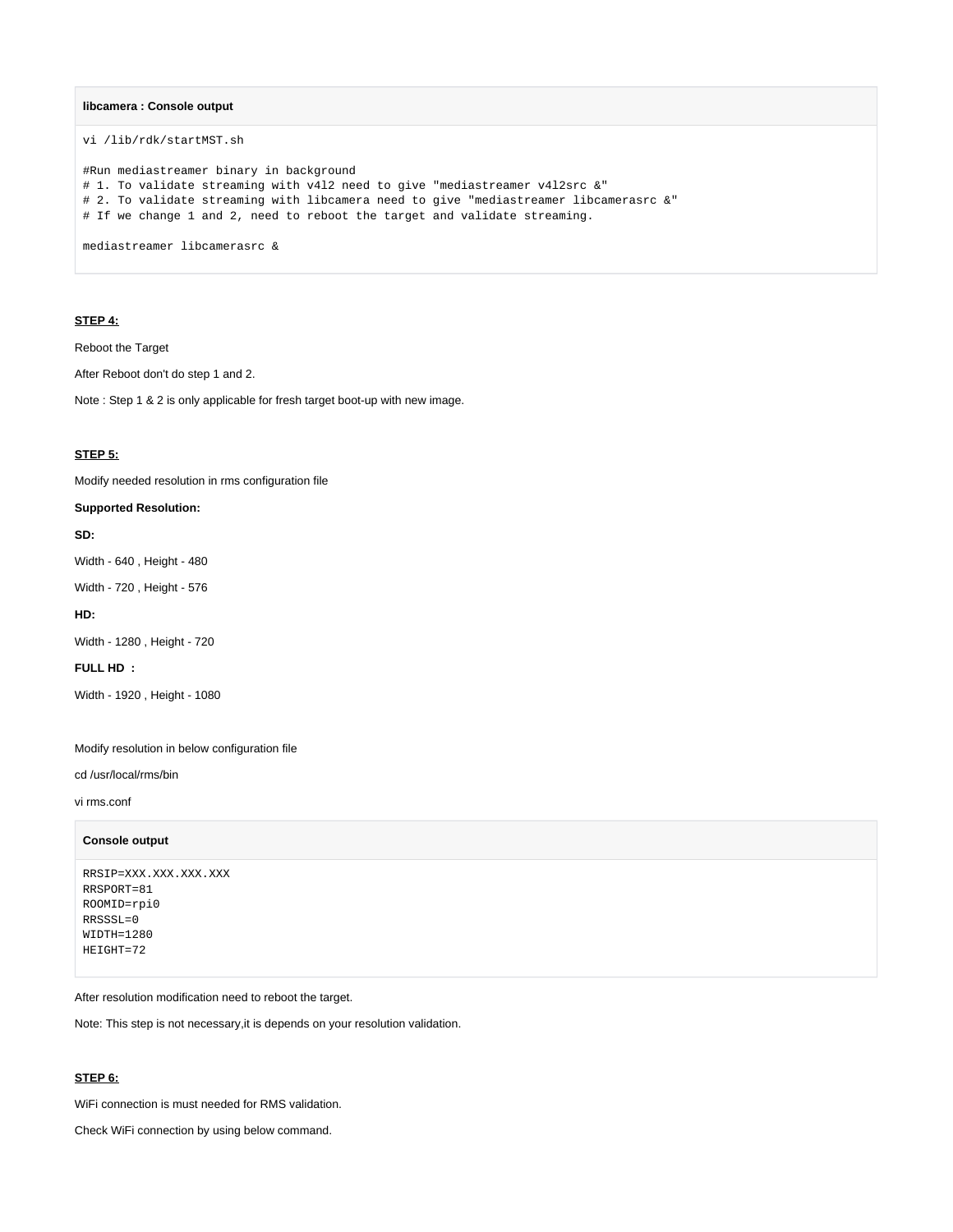ifconfig

#### **Console output**

```
root@raspberrypi3-rdk-camera:~# ifconfig
eth0 Link encap:Ethernet HWaddr B8:27:EB:87:67:91 
          UP BROADCAST MULTICAST MTU:1500 Metric:1
          RX packets:0 errors:0 dropped:0 overruns:0 frame:0
          TX packets:0 errors:0 dropped:0 overruns:0 carrier:0
          collisions:0 txqueuelen:1000 
          RX bytes:0 (0.0 B) TX bytes:0 (0.0 B)
lo Link encap:Local Loopback 
          inet addr:127.0.0.1 Mask:255.0.0.0
          UP LOOPBACK RUNNING MTU:65536 Metric:1
          RX packets:89842 errors:0 dropped:0 overruns:0 frame:0
          TX packets:89842 errors:0 dropped:0 overruns:0 carrier:0
          collisions:0 txqueuelen:1000 
          RX bytes:25639748 (24.4 MiB) TX bytes:25639748 (24.4 MiB)
wlan0 Link encap:Ethernet HWaddr B8:27:EB:D2:32:C4 
          inet addr:192.168.43.146 Bcast:192.168.43.255 Mask:255.255.255.0
          UP BROADCAST RUNNING MULTICAST MTU:1500 Metric:1
          RX packets:44 errors:0 dropped:0 overruns:0 frame:0
          TX packets:103 errors:0 dropped:0 overruns:0 carrier:0
          collisions:0 txqueuelen:1000 
          RX bytes:4484 (4.3 KiB) TX bytes:10216 (9.9 KiB)
```
# **STEP 7:**

check loaded module by using below command

#### **lsmod**

## **Console output**

| root@raspberrypi3-rdk-camera:~# lsmod<br>Module<br>Size Used by |        |                                                                   |  |  |
|-----------------------------------------------------------------|--------|-------------------------------------------------------------------|--|--|
|                                                                 |        |                                                                   |  |  |
| bcm2835 v412                                                    | 40563  | $\Omega$                                                          |  |  |
| v412 common                                                     |        | 4809 1 bcm2835 v412                                               |  |  |
| videobuf2_vmalloc 6264 1 bcm2835_v412                           |        |                                                                   |  |  |
|                                                                 |        | videobuf2_memops 1528 1 videobuf2_vmalloc                         |  |  |
|                                                                 |        |                                                                   |  |  |
|                                                                 |        |                                                                   |  |  |
| videodev                                                        |        | 154457  4  v412_common,videobuf2_core,bcm2835_v412,videobuf2_v412 |  |  |
| media                                                           | 23307  | 1 videodev                                                        |  |  |
| brcmfmac                                                        | 258239 | $\Omega$                                                          |  |  |
| brcmutil                                                        | 7590   | 1 brcmfmac                                                        |  |  |
| snd bcm2835                                                     | 21405  | $\Omega$                                                          |  |  |
| cfg80211                                                        |        | 492836 1 brcmfmac                                                 |  |  |
| snd pcm                                                         |        | 79872 1 snd bcm2835                                               |  |  |
| rfkill                                                          |        | 19936 3 cfq80211                                                  |  |  |
| snd timer                                                       |        | 20294 1 snd pcm                                                   |  |  |
| snd                                                             |        | 52949 3 snd timer, snd bcm2835, snd pcm                           |  |  |
| lirc_rpi                                                        | 6840   | $\Omega$                                                          |  |  |
| lirc dev                                                        | 7533   | 1 lirc rpi                                                        |  |  |
| uio_pdrv_genirq                                                 | 3469   | $\Omega$                                                          |  |  |
| uio                                                             | 8703   | 1 uio pdrv genirg                                                 |  |  |
| fixed                                                           | 2876   | $\Omega$                                                          |  |  |
| sch_fq_codel                                                    | 9662 2 |                                                                   |  |  |
| ipv6                                                            | 384101 | 18                                                                |  |  |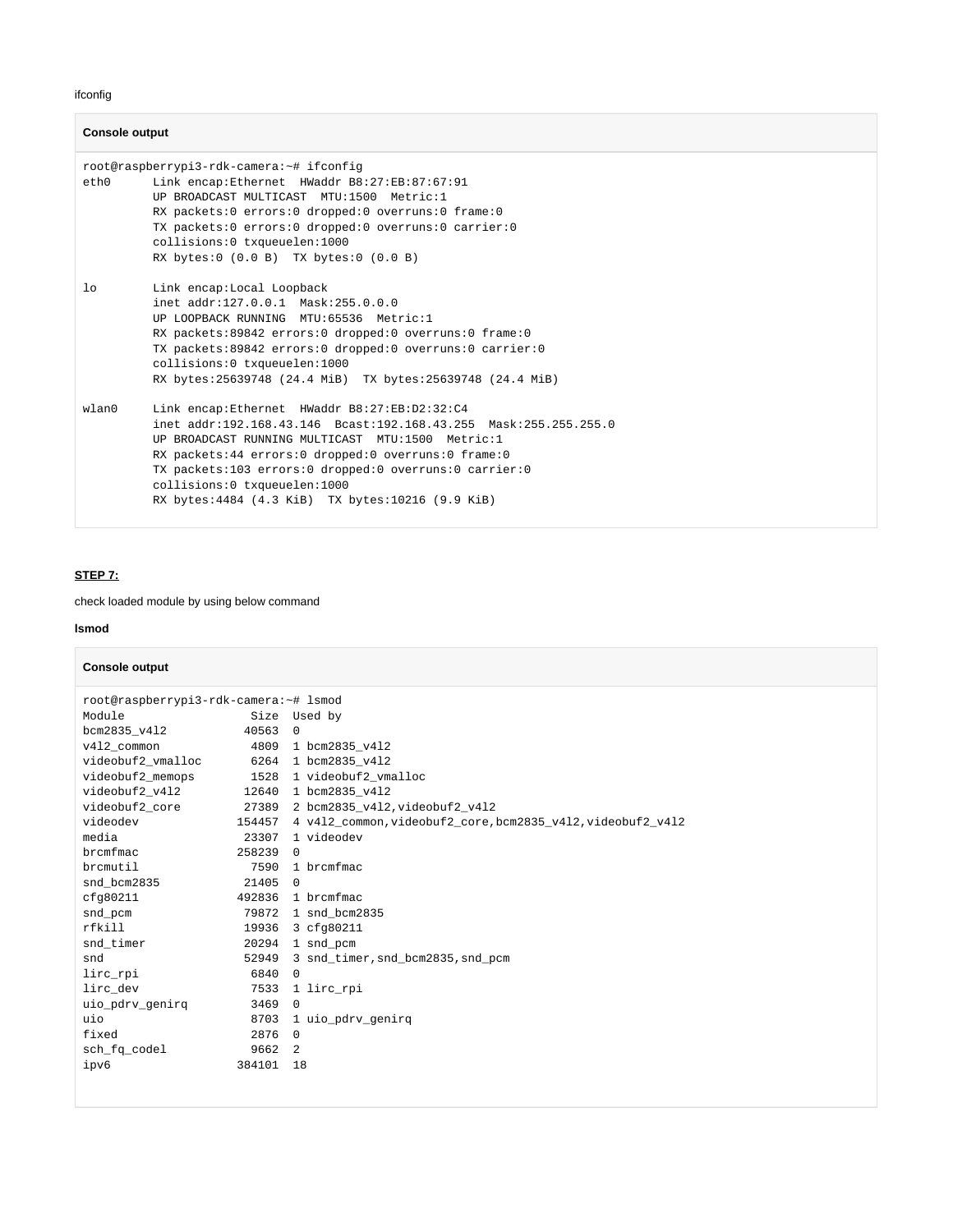#### **STEP 8:**

check camera device there or not by using below command

# ls /dev/video0

#### **Console output**

```
root@raspberrypi0-rdk-camera:~# ls /dev/video0 
/dev/video0
```
#### **STEP 9:**

Need to stop below service file to validate gstreamer based live streaming

systemctl stop rms-launcher.service

systemctl stop pipewire-launcher.service

systemctl stop mst-launcher.service

Need to do below changes in config.lua file

vi /usr/local/rms/config/config.lua

| Console output: Config.lua change |          |                                                                                        |  |
|-----------------------------------|----------|----------------------------------------------------------------------------------------|--|
| -                                 | $11 - -$ | -- RTSP                                                                                |  |
| $+$                               |          | $ip="127.0.0.1",$<br>$ip = "0.0.0.0"$ ,<br>port=5544,<br>protocol="inboundRtsp",<br>ì, |  |
|                                   | $- - 11$ |                                                                                        |  |

# After stoping those service file, then we need to start/trigger below service and binaries.

#### **Console output: Trigger mediastreamer**

root@raspberrypi3-rdk-camera:~# systemctl start mst-launcher

To start RMS binary , We need to go cd /usr/local/rms/bin directory

# **Console output: Trigger RMS**

```
root@raspberrypi3-rdk-camera:~# cd /usr/local/rms/bin/
root@raspberrypi3-rdk-camera:/usr/local/rms/bin# ./rdkcmediaserver ../config/config.lua &
```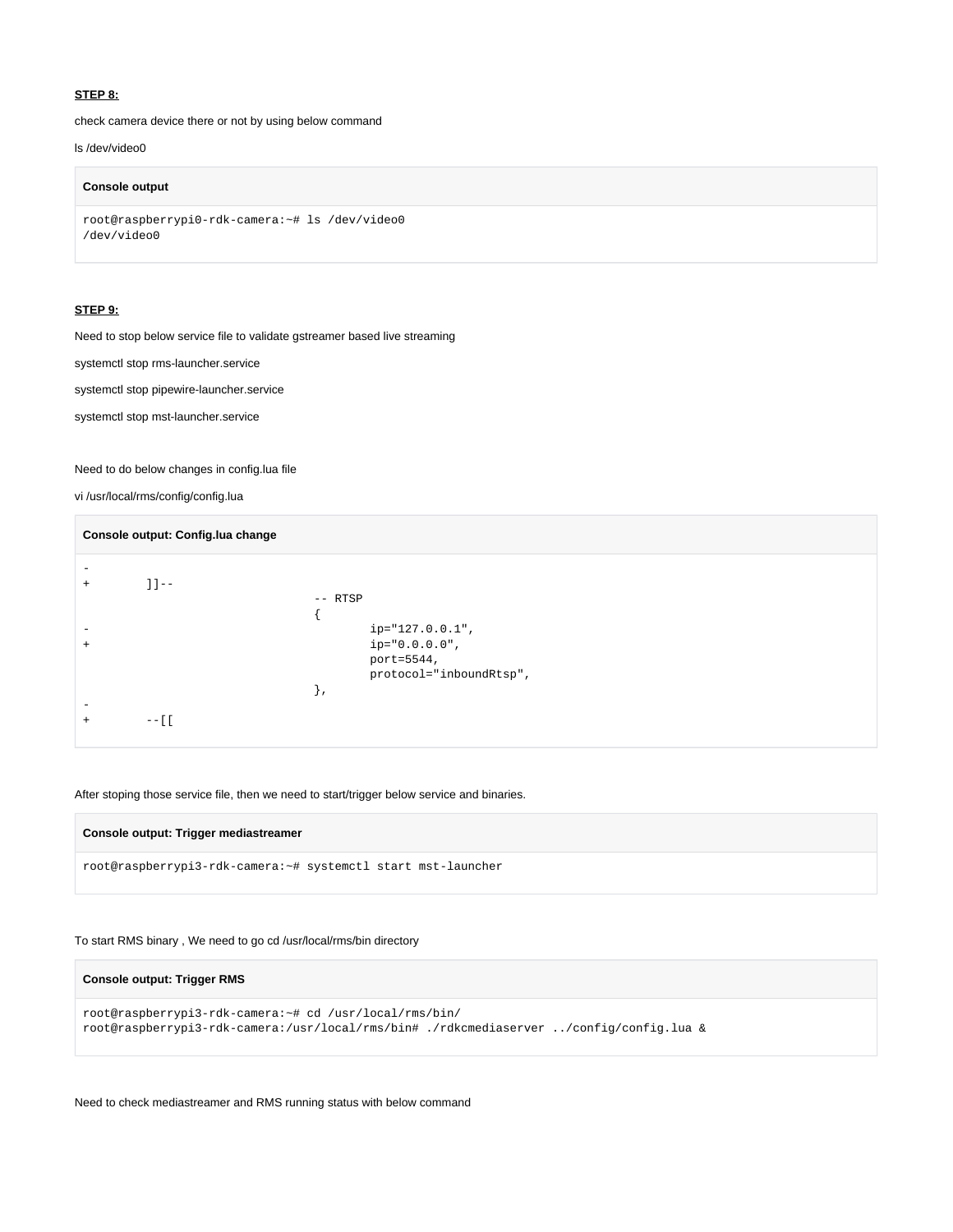```
Console output: Check status
```

```
root@raspberrypi3-rdk-camera:~# ps -Af | grep media
root 2396 1 1 15:30 ? 00:00:00 mediastreamer v4l2src
root 2555 1613 30 15:31 pts/0 00:00:01 ./rdkcmediaserver ../config/config.lua
root 2574 1613 0 15:31 pts/0 00:00:00 grep media
```
#### **STEP 10:**

Enter into the Telnet console with telnet command

telnet localhost 1222

## **Console output**

```
root@raspberrypi3-rdk-camera:~# telnet localhost 1222
Trying ::1...
Trying 127.0.0.1...
Connected to localhost.
Escape character is '^]'.
```
After entering the telnet console need to stop webrtc streaming, so we should check webrtc status with "listconfig" command.

#### **Console output**

```
listconfig
Command entered successfully!
Run-time configuration
    dash: []
    hds: []
    hls: []
     metalistener: []
    mss: []
    process: []
    pull: 
     - - configId: 1
        localStreamName: stream2
        status: 
          current: 
            description: Streaming
            uniqueStreamId: 1
        uri: sercom://0
     push: []
     record: []
     webrtc: 
 -- 
        configId: 2
        roomid: rpi0
        rrsip: 18.224.54.11
        rrsport: 81
```
If the webrtc detail is available in listconfig, we need to stop webrtc with "stopwebrtc" command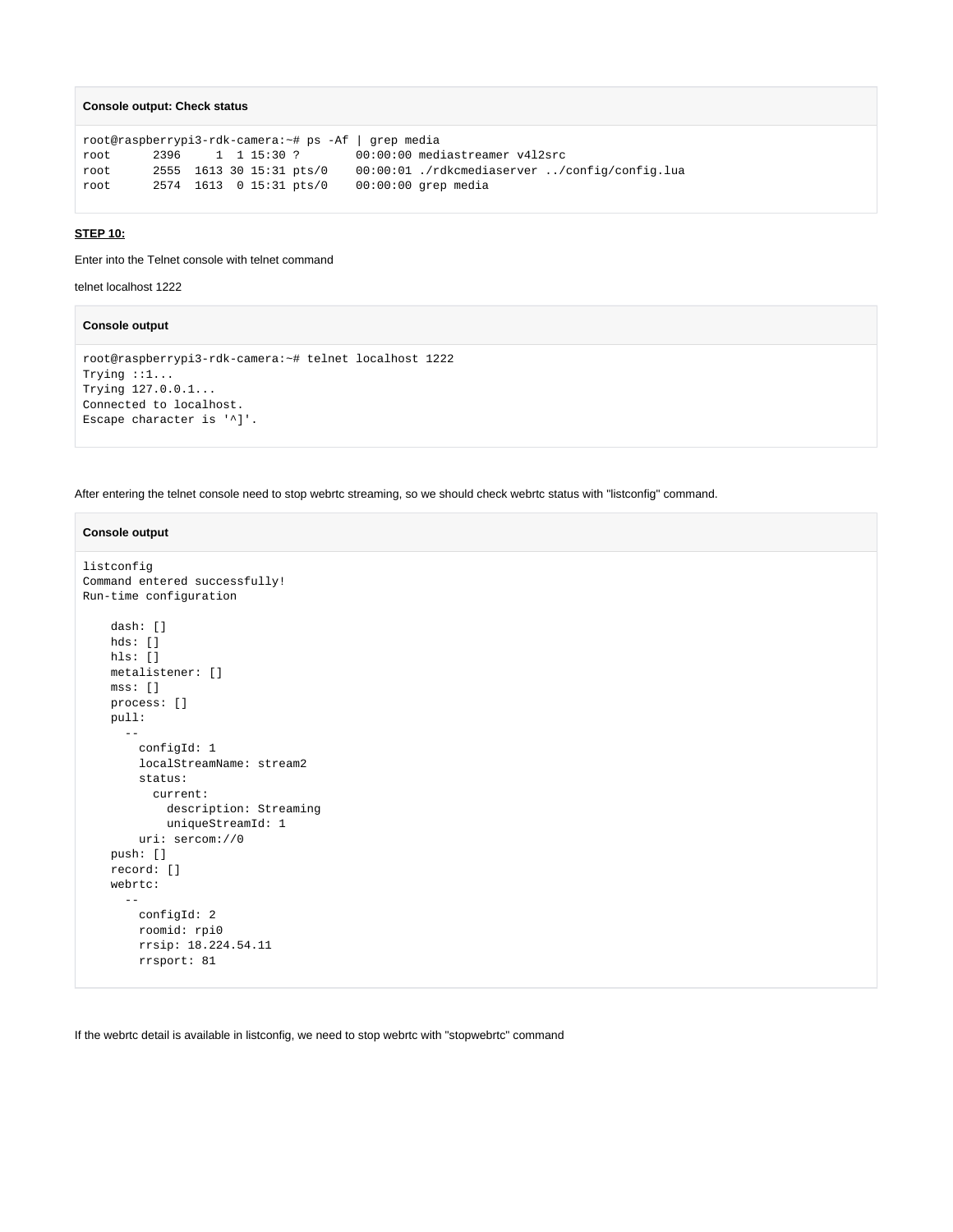#### **Console output**

**Console output**

stopwebrtc Command entered successfully! Stopped WebRTC Negotiation Service

#### After did the stopwebrtc, check the listconfig

# listconfig Command entered successfully! Run-time configuration dash: [] hds: []

```
 hls: []
    metalistener: []
    mss: []
    process: []
    pull: 
 -- 
        configId: 1
        localStreamName: stream2
        status: 
          current: 
            description: Streaming
            uniqueStreamId: 1
        uri: sercom://0
    push: []
    record: []
    webrtc: []
```
## **STEP 11:**

At that same telnet console,need to give the below command for RTSP streaming

pushStream uri=rtsp://camera\_ip:5544 localStreamName=stream2

#### Example:

pushStream uri=rtsp://192.168.43.146:5544 localStreamName=stream2

#### **Console output**

```
pushStream uri=rtsp://192.168.43.146:5544 localStreamName=stream2
Command entered successfully!
Local stream stream2 enqueued for pushing to rtsp://192.168.43.146:5544 as stream2
    configId: 4
    forceTcp: false
    keepAlive: true
    localStreamName: stream2
    targetStreamName: stream2
     targetStreamType: live
    targetUri: 
      fullUri: rtsp://192.168.43.146:5544
      port: 5544
      scheme: rtsp
```